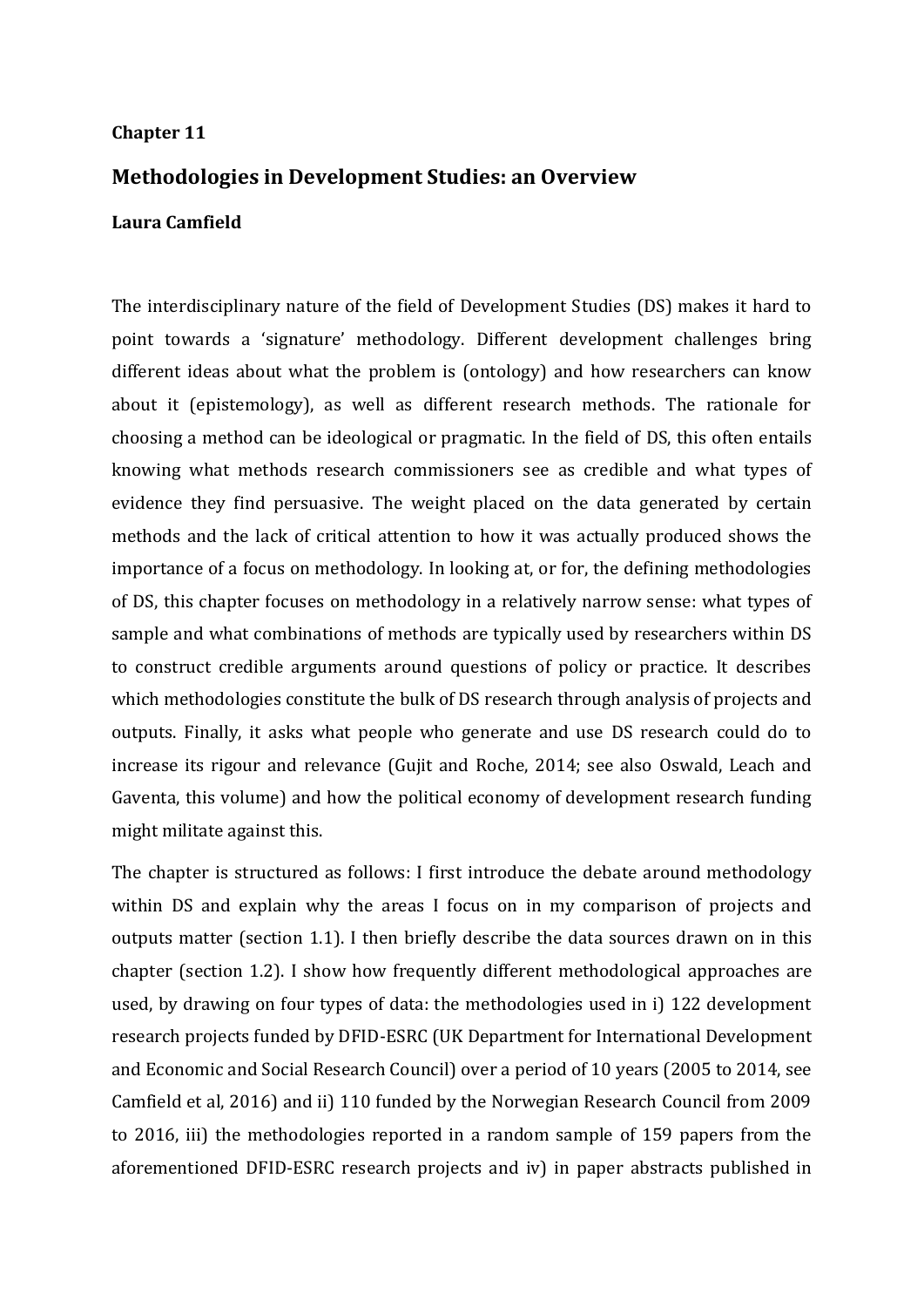three broad-based development journals during 2016. By looking at both projects and outputs I can check whether there is a bias towards the publication of papers with particular methodologies, which might give a misleading impression of the types of research that are funded. In the second part of the chapter, I look at the implications of these findings for development research, and specifically for the revision of the EADI definition of DS (see this volume, chapter 10, section 6).

# **1. Introduction**

A perennial challenge to the credibility of DS is the perception that it is theoretically and methodologically weaker than its component disciplines. These effects can be seen when DS scholars choose to publish in disciplinary rather than DS journals (Tezanos and Trueba, this volume) or are more successful in obtaining funding from specialist funders such as DFID than research councils who feel the field has little to say to the social sciences more broadly. It can also be seen in the UK Development Studies Association's re-envisaging of itself as a 'learned society' with prizes and a book series with a university press, rather than a body that represents civil society organisations as well as academic ones and explicitly seeks to shape policy.

The question of methodology is linked to that of theory. DS is notoriously a-theoretical as well as a-historical (Lewis 2009), as shown by the analysis of projects and papers in the following sections. This lack of attention to theory challenges DS' claim to be inter or multi-disciplinary and use mixed methods effectively as disciplines and methodologies come with very different theoretical understandings. Academics and practitioners can also be slow to recognise the implicit colonialism in their understandings of the world. Hence we need a revision of the EADI definition to reflect new insights from Southern scholars and reactions against 'business as usual' from post-development and postcolonial scholars. At the same time, there seems to be less space for 'basic' as opposed to problem-focused or evaluative DS research. This is reflected in the changing language of the DFID-ESRC calls discussed later in the chapter, the need for Impact plans with accompanying budget allocations for proposals, and the increasing emphasis on impact case studies as part of the assessment of research quality in the  $UK<sup>1</sup>$ . The tendency to value knowledge in relation to what it can do (e.g. whether it influences practice or can be commodified) is not unique to DS. However, the requirement that DS researchers be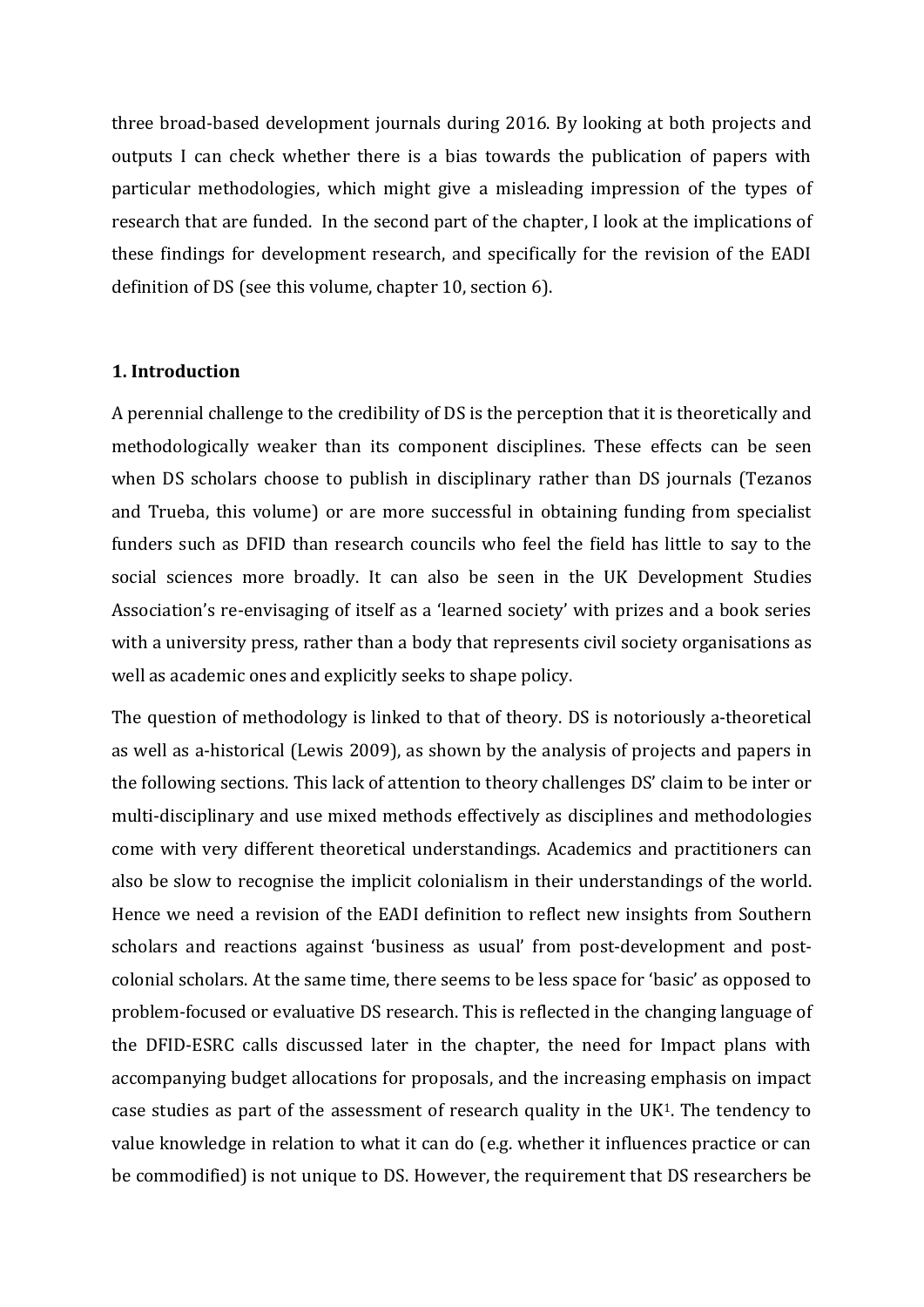equally at home talking to practitioners, policymakers, donors, and disciplinary peers encourages a dual persona – at once complicit with and critical of the development industry – which is not wholly comfortable (Mosse 2005). In the following sections I look at indicators of methodological good practice such as use of secondary data to contextualise findings, engagement with theory, and systematic methods of analysis. Many of these relate to good academic conduct in general. Some, such as reflection on limitations and ethics, and as part of that genuine partnership with Southern institutions, are particularly important within DS. Their importance is due to historical power imbalances and vulnerabilities and a tendency among policy makers to rush to action on the basis of poorly digested evidence (Lewis 2009). Being explicit about the limitations of this evidence can help to reduce this.

# **2. Data sources and methodology**

This chapter does not claim to describe the methodologies in DS in their entirety. However, by using the UK and Norway as illustrative examples, it draws out what might need to be asked about methodologies elsewhere. A potential limitation of this chapter is that one of the main sources of data - the DFID-ESRC review – has a UK bias. This is because the majority of Principal Investigators (PIs) were based at UK institutions, even though they come from at least 22 different countries<sup>2</sup>. Therefore, I have included projects funded by the Norwegian Research Council, which supports institutions across Europe, as long as there is a Norwegian partner. I have also included paper abstracts from journals with an explicit focus on European development research (EJDR) or based in the Netherlands (Development and Change) or the USA (World Development)3. Secondly, many researchers in DS are not academics and are instead based in NGOs, research centres, multilateral institutions, and government research and evidence divisions. I recognise that in choosing to focus on methodology in more formal settings (for example, as outlined in project proposals to prestigious funders or reported in papers in international journals), I inevitably exclude some of the day-to-day development research (for example, project needs assessments or evaluations). My personal experience of working across academic and practice-based settings is that in relation to generating primary data, there is relatively little difference between the two. Development studies' history as a colonial management tool (Ferguson 1997), its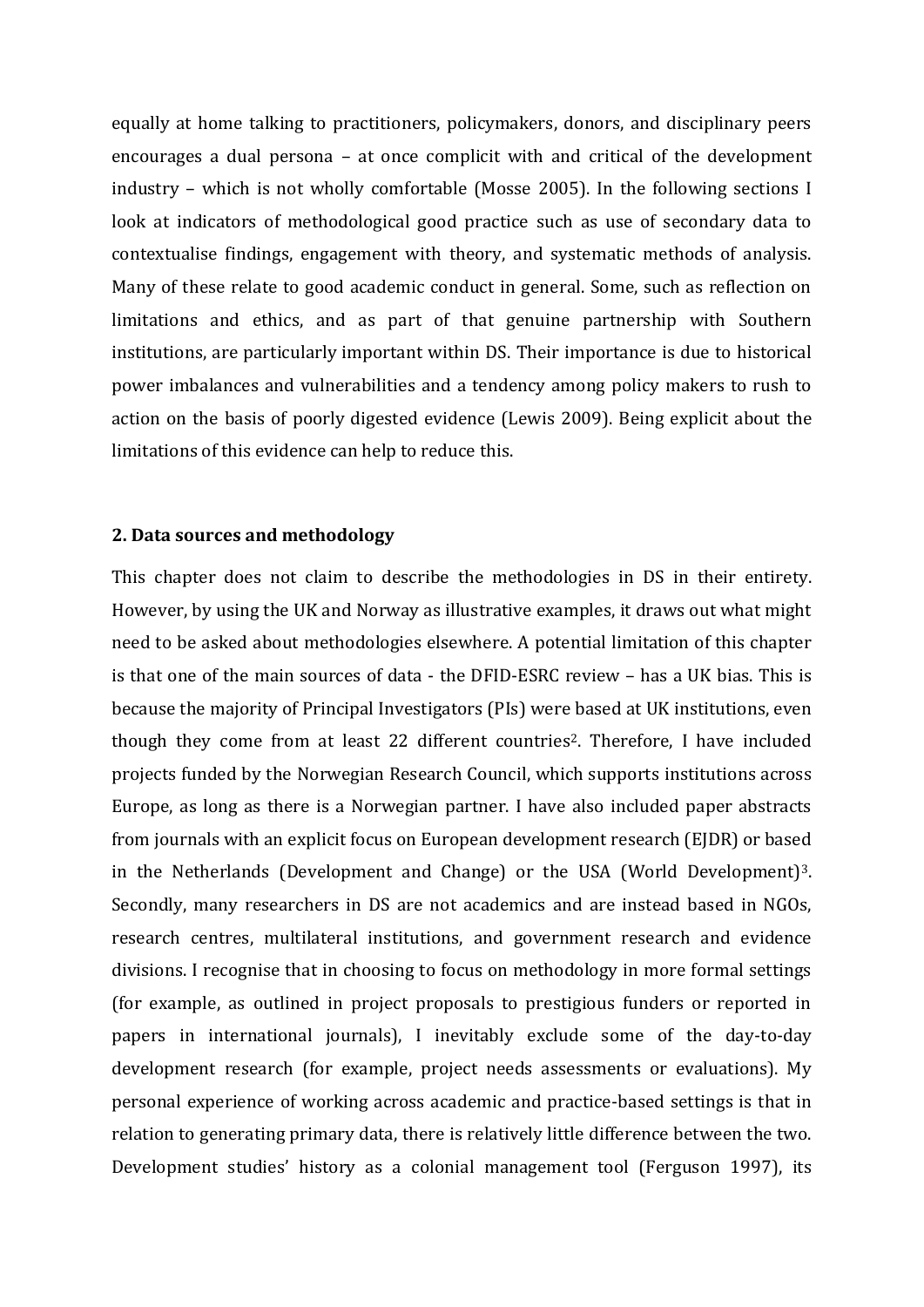grounding in rural settings (Marcus and Asmorowati 2006) and its focus on development problems and/or the problems of development funders point it towards particular approaches such as the household survey or the key informant interview (Chambers 1997). Nonetheless, we might expect to see a smaller range of approaches used, oriented perhaps towards less expensive qualitative approaches, if this chapter concentrated instead on the output of NGO and INGO research departments.

As outlined above, the aim of the chapter is to create a comprehensive and credible picture of development research methodologies. I do this by drawing on a range of data sources, summarised in table 1.

[table 1]

### **3. Projects**

In the following section I explore methodologies used across 122 ESRC-DFID Joint Fund for Poverty Alleviation Research projects covering 2005 to 2014 (the 'UK sample') and triangulate this with analysis of 110 Norwegian Research Council projects covering 2009 to 2016 (the 'Norwegian sample'). The data is not directly comparable as I was only able to access the project summaries for the Norwegian Research Council projects whereas in the ESRC-DFID analysis I had access to the original proposals and outputs. The comparison provides an overview of the research designs of the sampled projects as an illustration of the types of research carried out in DS. I note some changes in methodology over time in relation to the UK sample, for example, an increasing orientation towards research characterised as 'mixed methods'. However, these were not as pronounced as expected given the duration of the programme. The elements I look at are whether the studies have single or multiple countries and where these are located, the balance of primary and secondary data collection, the attitude towards theory, the research design, the methods of analysis, and the extent to which they reflected on ethics and limitations. I also briefly describe the calls the projects originated from, as these will have shaped their focus.

The UK sample was generated from seven calls across three phases. The calls were broadly similar, although, their foci changed over time in response to the proposals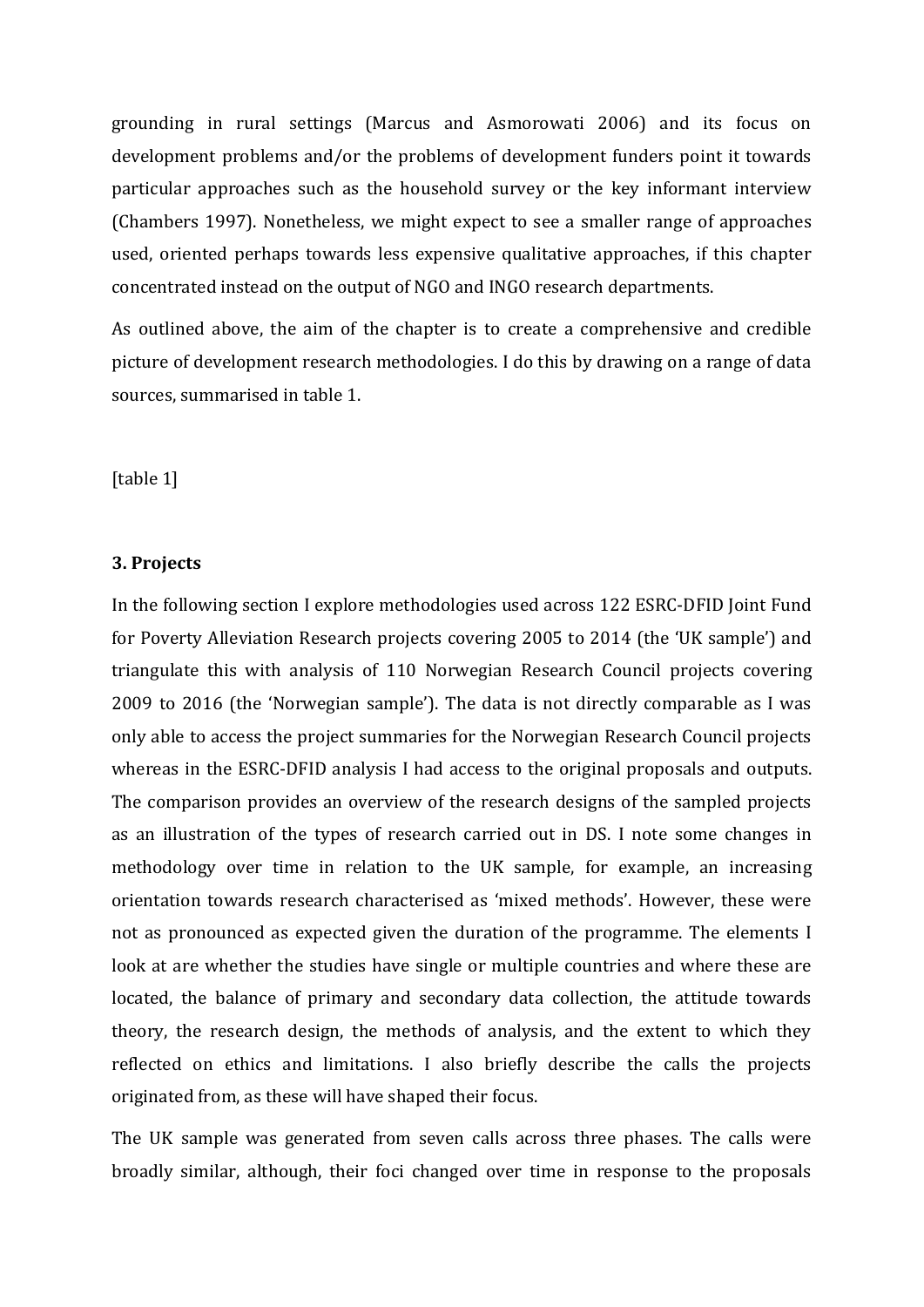received4. The first call was open in terms of theme and asked for 'basic research that has an eventual and demonstrable relevance to the international development agenda for reducing poverty'. At least 50% of this should be from the social sciences. Theoretical and methodological contributions were mentioned alongside substantive ones as possible foci and 'multi- or inter-disciplinary research projects are encouraged'. The second phase broadened the area focus to any country where poor people might be living, although few funded projects included countries from the global North. It also broadened the focus from people who are currently poor to those who might become poor in the future. The third phase added specific thematic areas such as ICT and Development and the final call became more practice focused, looking at 'what approaches are most effective in enabling the poorest to exit and stay out of poverty'. Although gender was not emphasised in the calls, by the third phase attention needed to be paid to 'structural inequalities - including those based on gender, age, disability, ethnicity, race, religion, class, educational status and spatial factors' as well as to issues of 'measurement and metrics'. In contrast, NORGLOBAL assessed proposals on plans to recruit women and the gender balance of the proposed team, as well as attention to gender in the research.

NORGLOBAL spanned multiple programmes5, all of whom had specific calls, which I do not have space to analyse here. The overarching statement clarified that 'NORGLOBAL is established to strengthen Norwegian research on and for development in low- and middle-income countries, and also strengthen research capacity in these countries. The programme has a special responsibility to generate new knowledge within the field of development in Norway'6. Proposals for both schemes were assessed in a similar way with attention to the following broad criteria:

[Table 2]

Both programmes considered ethics, although this was only explicitly scored by NORGLOBAL. DFID-ESRC also requested data archiving – this was not mentioned in the first call, but by the final call all data was expected to be open access. NORGLOBAL considered the additional following criteria in assessing proposals, which reflect its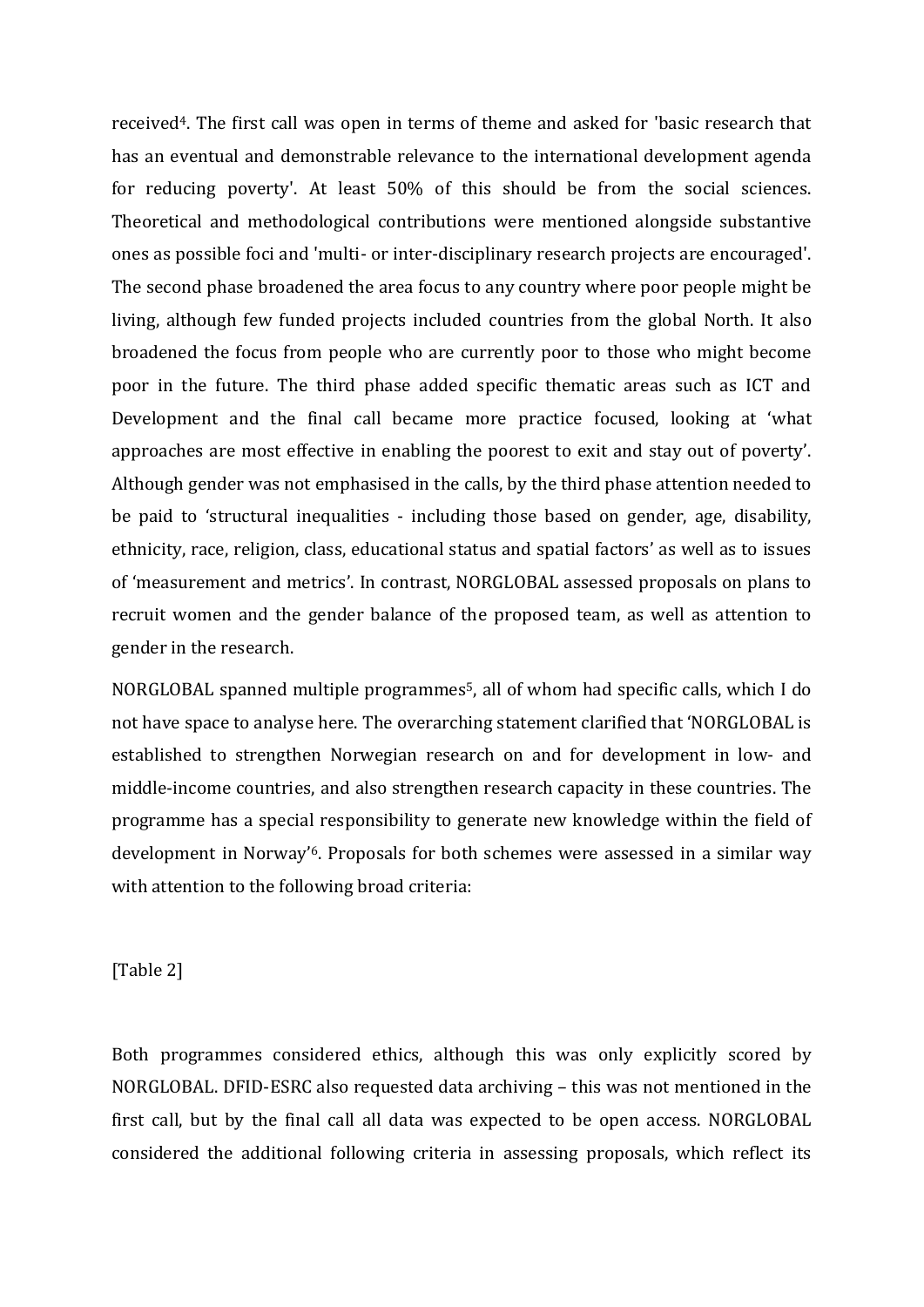overarching statement: national cooperation (the extent to which the project strengthened the Norwegian development community), Internationalisation (the extent to which the project enhanced Norway's place in the world), Environmental impact, Recruitment of women, Gender balance in the project, and Gender perspectives in the research.

In the UK sample the projects were evenly divided between single and multiple country studies (multiple country studies mostly had two or three countries). This was also roughly the case in the Norwegian sample, (54% multiple country studies vs. 45% single country studies). Despite the predominance of multiple country studies, these were not necessarily comparative or united by a common research design. More than one third of the UK and the Norwegian samples treated the countries as single case studies. This reflects the difficulty of coordinating multiple actors with different interests in multiple settings. However, it also limits the potential contribution to development knowledge when research questions are addressed in different and incomparable ways, even within the same project. 6% of the Norwegian sample included countries in the Global North, compared to less than 1% for the UK sample. Given that the Norwegian sample started later (2009 rather than 2005), this may reflect a growing interest within DS in comparisons of the global North and South. These comparisons recognise the commonality of issues such as deprivation and increasingly of ways of addressing them (e.g. the rise in social protection) (Copestake 2015).

The main world regions included In the UK sample were South Asia and Sub-Saharan Africa. Within these regions, South Africa, Kenya, Malawi, Ghana, Tanzania, and India predominated, suggesting a bias towards Anglophone or English speaking Africa and India. This phenomenon of certain areas being researched extensively reflects language, colonial histories, and the preferences of funders. It also reflects the ease of finding good research partners, which depends on a functioning higher education sector, specialist research institutes and civil society. Countries in possession of all of these things may not be the countries most in need of development support. 41 projects worked in fragile and conflict affected states. These are a particular focus of one of the funders, DFID, despite the methodological challenges they present. The majority of projects worked in both rural and urban locations. In the Norwegian sample only 24% of projects said where they were working and the majority of these were in rural areas (88%). Due to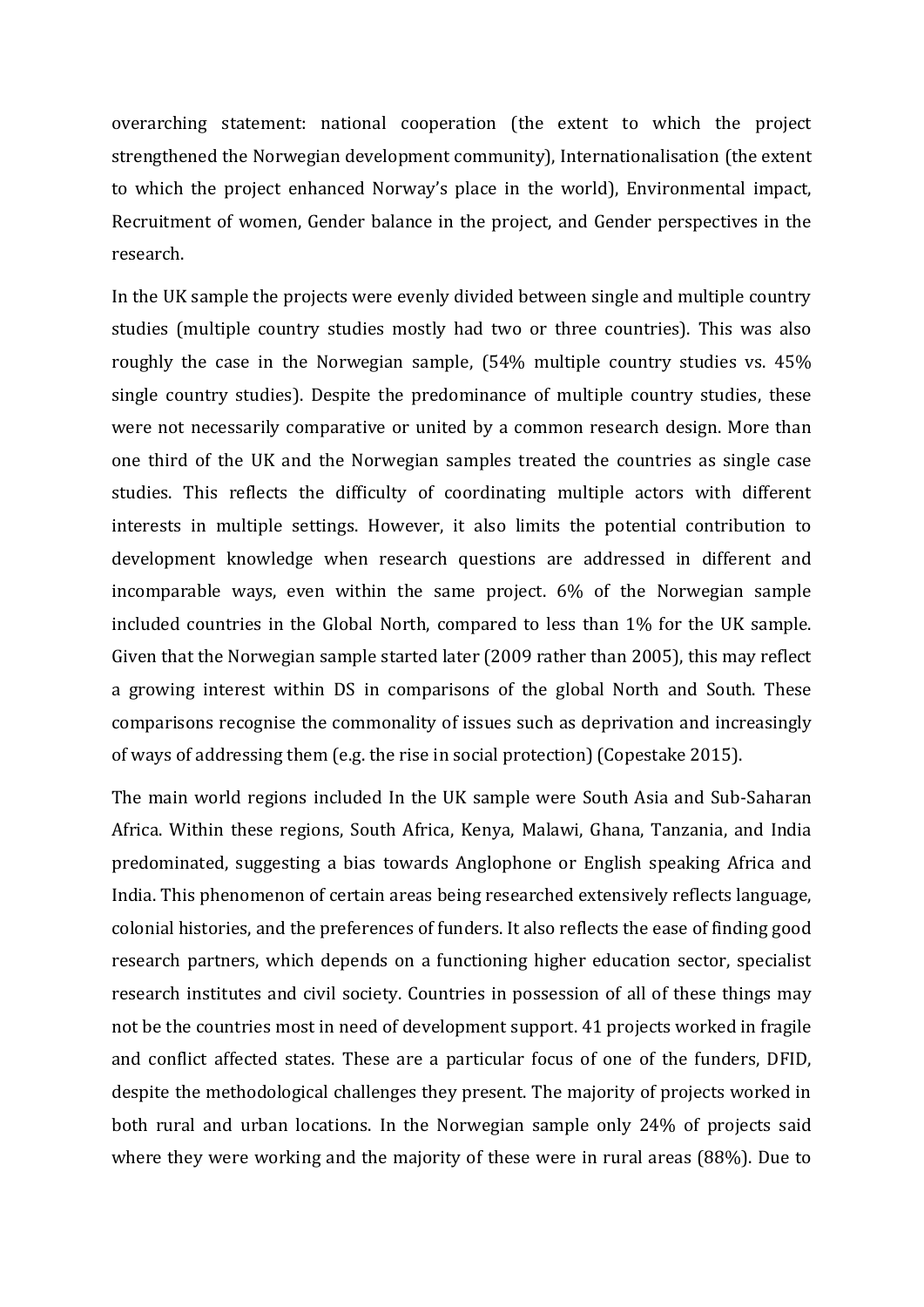the amount of missing data, we cannot judge whether this represents a neglect of urban areas, or a feeling that many settings are experiencing 'rurbanity' (Woods 2009) where these categories become less important.

In the UK sample 51% of projects analysed secondary data, often alongside generating primary data, and this was also true for the Norwegian sample (48%). Although the majority of these projects were quantitative or mixed methods, over a third of qualitative projects in the UK sample also made use of secondary data (in the Norwegian sample this was 54%). 21% of studies in the UK also archived at least some data (i.e. they deposited it in a public repository accessible online), which is a growing expectation of development research funders. This enabled a more comprehensive assessment of their contribution, and, in the case of the quantitative studies, replication (see Attanasio et al. 2009).

Within the UK sample, few studies had an overarching theoretical framework. This suggests a more practice-focused orientation, as might be expected in DS. Within the UK this would be described as 'applied' (something that supports the direct realisation of development goals), although strictly speaking applied research is research that applies theory in empirical analysis7. The Norwegian sample also showed a practice orientation as 45% of projects were coded as 'completely applied' and another 43% as 'partially applied'8. Nonetheless, 41% referred to theory in the project summary, which may suggest a higher level of theoretical engagement than in the UK sample. Differences in use of theory appear to be much smaller at the level of outputs<sup>9</sup>: a quarter of outputs from the UK sample – discussed in section 1.3 – used theory to do what the UK Research Excellence Framework (REF) 2014 panel for Anthropology and Development called 'situat[ing] the analysis in a wider contextual frame'. The overall figure conceals striking differences between outputs from different research designs: less than one in ten of the quantitative outputs used theory.

Nearly two thirds of the qualitative approaches in the UK sample do not specify an analytical approach. Of the six who do, almost all use content or framework analysis (5), an approach that originated in applied research on health and social policy to support easy extraction of 'relevant' information. This choice of analysis method strengthens the argument around the applied nature of funded development research. The proportion of qualitative approaches specifying an analytical approach was even lower in the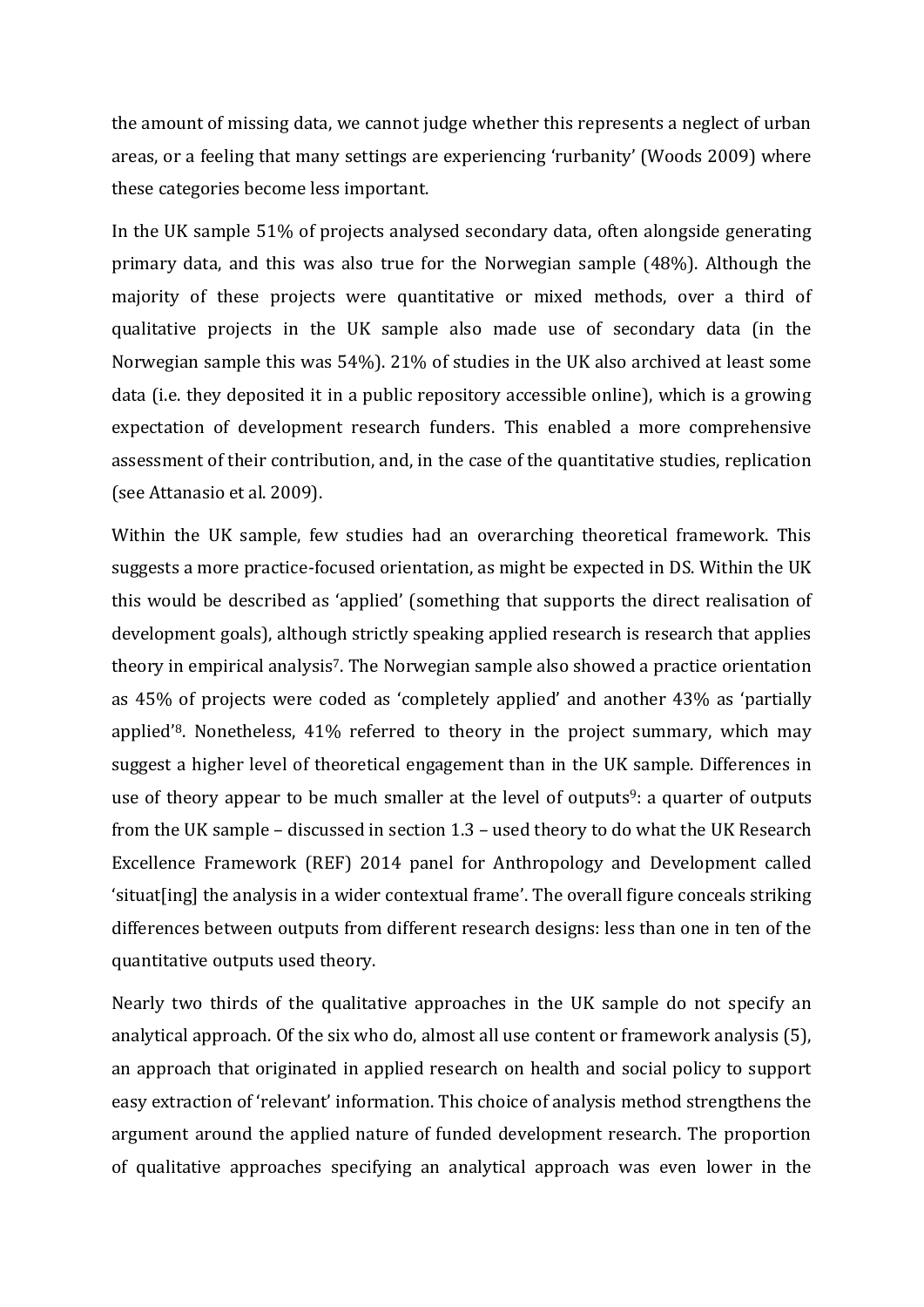Norwegian sample – just 3% (although to put this in context only 6% of projects containing quantitative methods specified an approach). The analytical techniques used by quantitative projects in the UK and Norwegian samples were sophisticated — mostly econometric or multivariate — although mixed methods studies mainly used descriptive analysis.

One of the most striking findings in relation to the UK sample was the dominance of projects using both qualitative and quantitative methods (mixed methods). These increased from 43% to 64% of projects between the first and second phases of research funding and remained at 57% in phase three. The dominance of mixed methods was less obvious in the Norwegian sample where only 27% of the projects that specified a research design<sup>10</sup> were mixed methods. However, given that  $54\%$  of the qualitative studies used secondary data, which is usually quantitative, it is possible that this is an underestimate. The reorientation towards mixed methods studies, in the UK at least, reflects broader changes within DS. For example, there is increasing pressure on researchers seeking funding to present their research and research design as innovative (Travers 2009 in Wiles et al. 2010). It may also reflect a fear among qualitative researchers that their methodologies will be considered insufficiently rigorous without a quantitative component. As Sumner and Tribe (2004:14) put it 'typically combinations or triangulation are proposed to overcome the validity weakness in quantitative methods and in the reliability and representative weakness in qualitative methods'.

Within so-called mixed methods research designs, basic surveys, interviews and focus groups predominate. This suggests that the majority are not mixing methods in a particularly innovative way (although see the examples reported in section 2.1). For example, one third of mixed methods grants in the UK sample used surveys as the only quantitative method with interviews and/or focus group discussion as the only qualitative method(s). This was also true of the majority of mixed methods grants within the Norwegian sample who had specified a research method. It suggests that lack of ambition in mixed methods work may be a common problem. Another common problem is lack of integration of qualitative and quantitative components (Roelen and Camfield 2015). While it wasn't possible to explore this in the Norwegian sample because there wasn't a requirement to archive data, in the UK sample only two of the nine mixed methods studies that archived data archived both qualitative and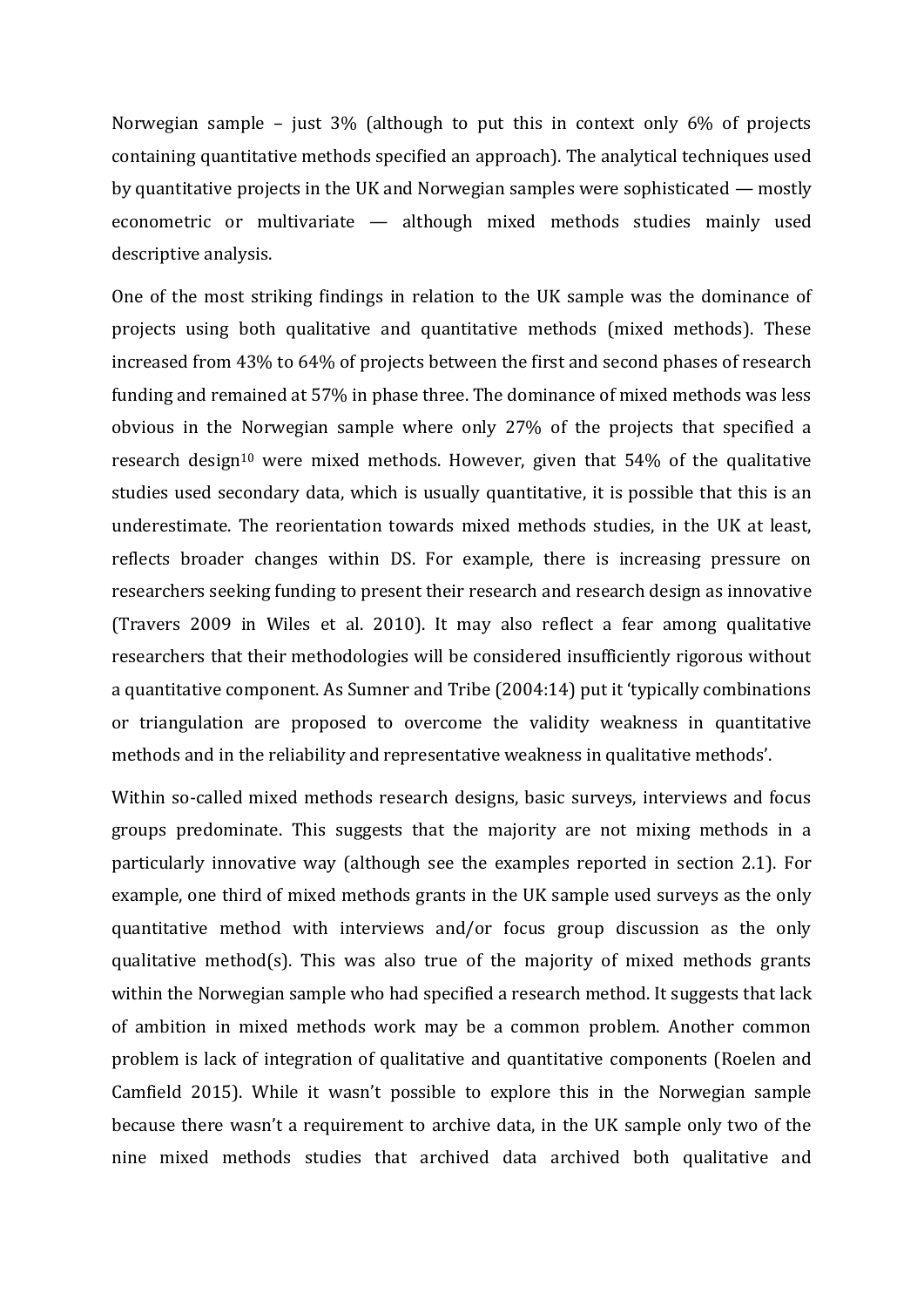quantitative data11. This suggests that they might not be perceived to be of equal value, although the time and cost of qualitative data archiving might be another factor (Irwin and Winterton 2011). Within the UK sample fewer than twenty percent of sampled outputs and  $11\%$  of final reports<sup>12</sup> contained a reflection on limitations. While word limits could explain the lack of reflection in journal articles, the fact that limitations are not examined in reports either suggests that DS researchers may not be as critical as they could be. This is problematic for two reasons: researchers new to the field are presented with a sanitised account of fieldwork that does not prepare them for the challenges they will face and data users do not realise the need for caution in making generalisations. Similarly, only 30% of outputs discussed the ethical implications of the research, with marked differences in the level of reflection between qualitative and quantitative papers. While this does not mean that the researchers were unethical, it suggests a lack of attention to the effects on the data of imbalances of power and positionality.

#### **4. Publications from the UK sample**

The review of the UK sample included examination of a random sample of 159 quantitative, qualitative and mixed methods papers<sup>13</sup>. This was particularly important in assessing the commitment of projects to the use of mixed methods – something the EADI International Accreditation Committee<sup>14</sup> sees as a key element of development research - as while a study may collect data using many different methods, not all of this will be published, or even analysed. In this sample I used the same criteria as when examining the projects: theory and theoretical frameworks, attention to ethics, whether the analytical approach was specified, and discussion of limitations.

#### *Use of theory and theoretical frameworks*

Approximately one quarter of the outputs  $(38)$  used theory<sup>15</sup> in their analysis. This was much lower than expected, given that engagement with theory is normally required for publication in top journals, particularly for qualitative and mixed methods studies. There were differences between the frequency of theory use in quantitative (8%), qualitative (37.5%) and mixed methods papers (41%) which partially supports this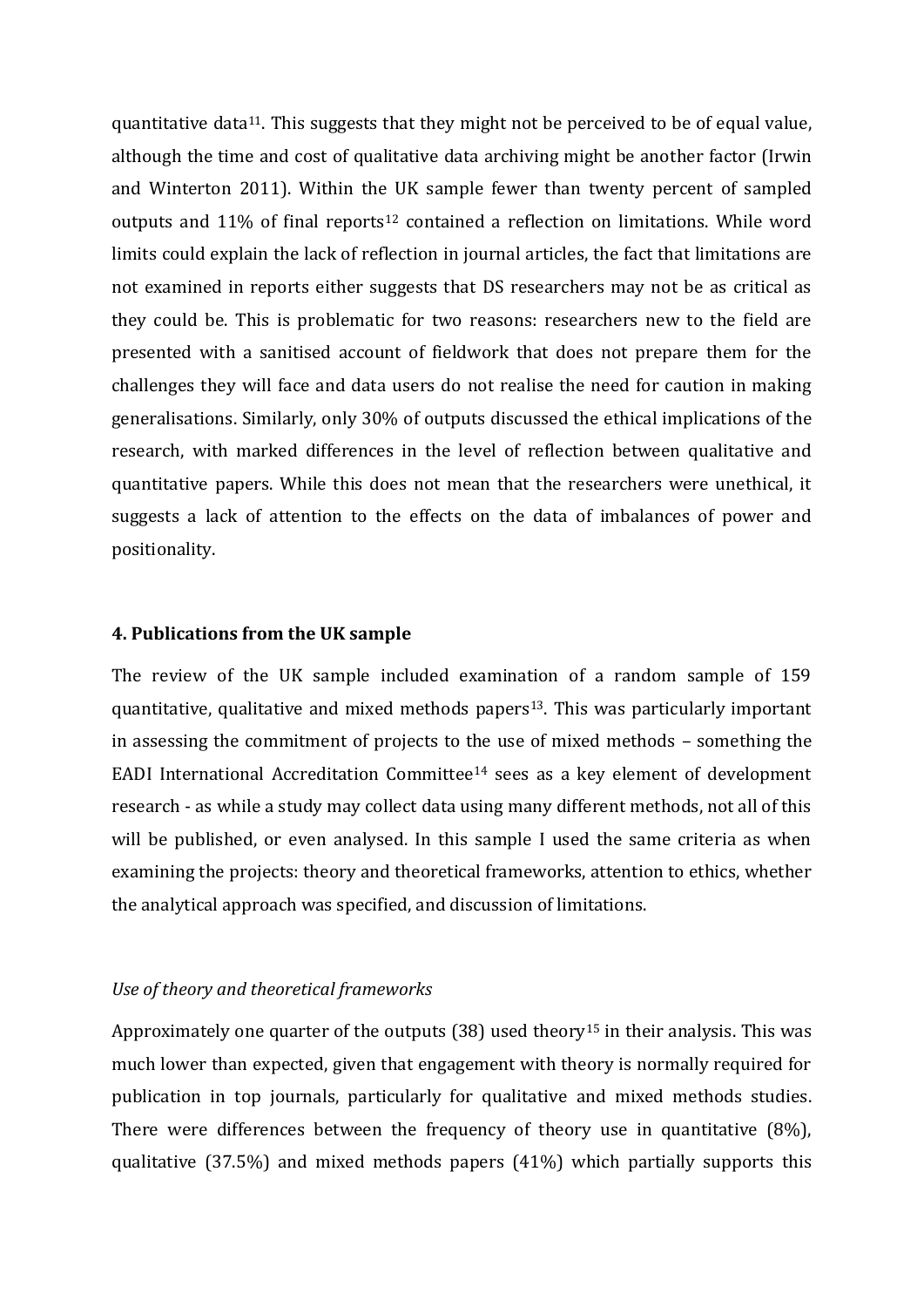proposition. The most popular theories were gender/ feminism  $(4)^{16}$ , the capabilities approach (3), tipping point (3, used by a single study on urban violence), and livelihoods (2). Without the use of even middle range theory<sup>17</sup>, it is hard to see how studies can situate themselves in a broader frame or build on the knowledge of other scholars.

#### *Mixed methods outputs*

Within the papers a range of methods were combined: semi-structured interviews (85%, 41), basic (79%, 38) or panel surveys (13%, 6), focus group discussions (33%, 16), narrative or life histories (29%, 14), ethnography (12%, 6), visual/participatory methods (10%, 5), behavioural and experimental games (6%, 3), and documentary analysis (4%, 2). However, as in the project level analyses, the main design appears to be a basic survey (79%, 38) plus semi-structured interviews (85%, 41) and/or focus groups (33%, 16). Methodological innovation is not necessarily an indicator of quality, however, it could signify a more solid or reflexive methodology. The standard approach to mixing methods does not seem either exciting or likely to produce diverse responses – a survey is just a more structured interview.

In relation to the sequencing of qualitative and quantitative methods, which is one indicator of the genuineness of the mixing of methods, the findings are more encouraging than at the project level as nearly half the mixed methods outputs (21) discussed this. 73% (35) of outputs from mixed methods projects reported both qualitative and quantitative data. However, 20% (7) of these reported them separately with minimal attempt at integration. Not having the methods in 'dialogue' with each other reduces the value of a mixed methods design.

#### *Ethics*

Few outputs provided information on ethics (approximately 30%), as was the case at project level. Qualitative outputs were twice as likely to provide information on ethics as quantitative ones, perhaps reflecting a greater sensitivity to ethics among qualitative researchers. One third of qualitative outputs discussed ethics (32%, 21) compared to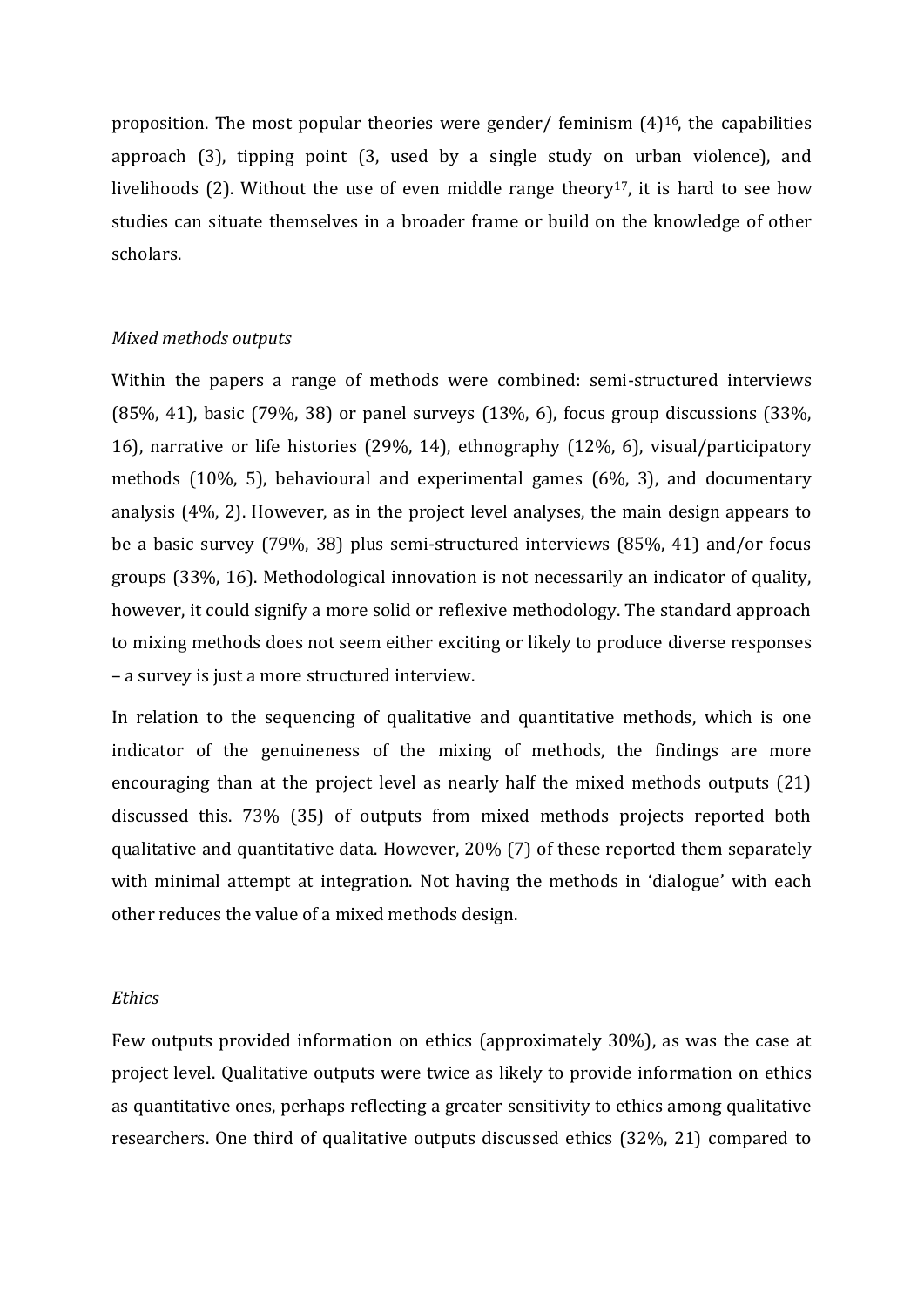one seventh of the quantitative (14%, 7) and one fifth of the mixed methods project (19%, 9).

### *Analytical approach*

As with the analysis at project level, the majority of quantitative outputs use regression or econometric forms of analysis, although three outputs also use descriptive statistics. 82% of the qualitative outputs (45) do not specify their analytical approach, compared to 4% of quantitative outputs (2). Of those who do, the majority use content or framework analysis (7), as was the case at project level. The majority of mixed methods projects (71%, 34) describe the quantitative analysis method, which is predominantly descriptive statistics (67%, 23 of the outputs that specified a quantitative approach). However, only 12.5% (6) describe the qualitative analysis method, which is always content analysis (as with the project level, where this approach predominated). This conveys the impression of a less systematic approach being taken for the qualitative analysis than the quantitative. However, this impression may be misleading if we consider that PIs were typically also the lead authors and the average age of a PI was 56. Over the last 15-20 years there has been a reflexive turn within the social sciences and a growth of interest in methodology reflected by specialist journals, organisations, and centres (e.g. within the UK the ESRC-funded National Centre for Research Methods). However, this was probably not the case when this cohort of researchers started their research careers. While their work is undoubtedly equally systematic and rigorous, they may not see the need, or have the language to describe the process of analysis in the detail that would now be expected.

#### *Limitations*

The final point of the preceding section may apply to discussion of limitations. This is now considered a mark of quality, indicating a critical and reflexive approach to research, but was not always thought to be necessary. As with the project level analysis, few outputs mentioned limitations (less than 20%) and this omission was particularly visible in quantitative outputs (12%, 6).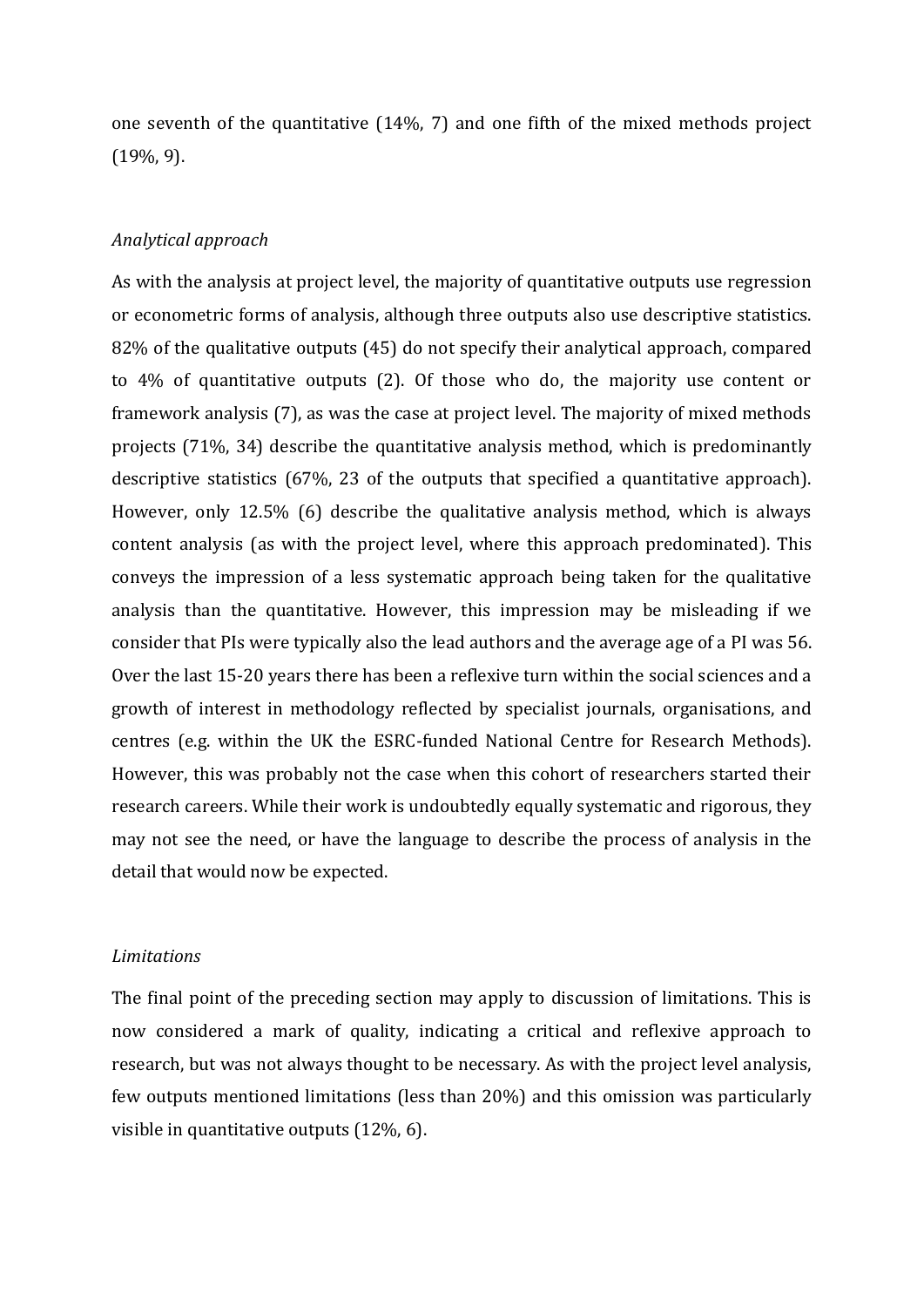[figure 1]

There may also be institutional pressures that militate against complete transparency; Prowse (2008, p3) describes how 'much poverty and development research presents a smooth ex post account of research methods (often airbrushing dead ends and false starts)' and Wiles et al. (2010: 17) note that 'few authors in our sample identified failures'.

A final point, which it was only possible to explore in the UK sample, was the extent of participation from partners based in the global South. While there was evidence of collaboration with Southern partners in analysis as well as data generation, lead and coauthorship were less common on peer-reviewed publications. For example, one study with 24 papers had the PI as lead author for every paper. This is despite the fact that Southern partners were generating an impressive level of impact – a key criterion for most development research - through creatively tailoring forms of communication to the interests of stakeholders (for example, feeding information into the storylines of television dramas or creating learning resources). Cummings and Hoebink's (2017) study of authorship and membership of editorial boards confirms the marginalisation of Southern scholars: of 2112 articles identified, only 14 per cent were from developing countries (in the analysis of abstracts discussed below, 14.6 per cent were from the global South, mostly India and South Africa, with a growing number from China).

### **5. Publications from a broader sample**

To cross-check the findings in section 1.4 on a larger and more cosmopolitan sample, 151 abstracts were analysed from a representative sample of development journals. Unlike the outputs of the UK sample, only 24% generated primary data. This might be because the majority were quantitative (43%) and/or used secondary data (60%). However, it might also be a bias within the UK sample, which was largely comprised of empirical research projects (only two were purely theoretical). Although good use was made of secondary data, the expectation of the funder (DFID-ESRC) was that projects would generate their own data as well.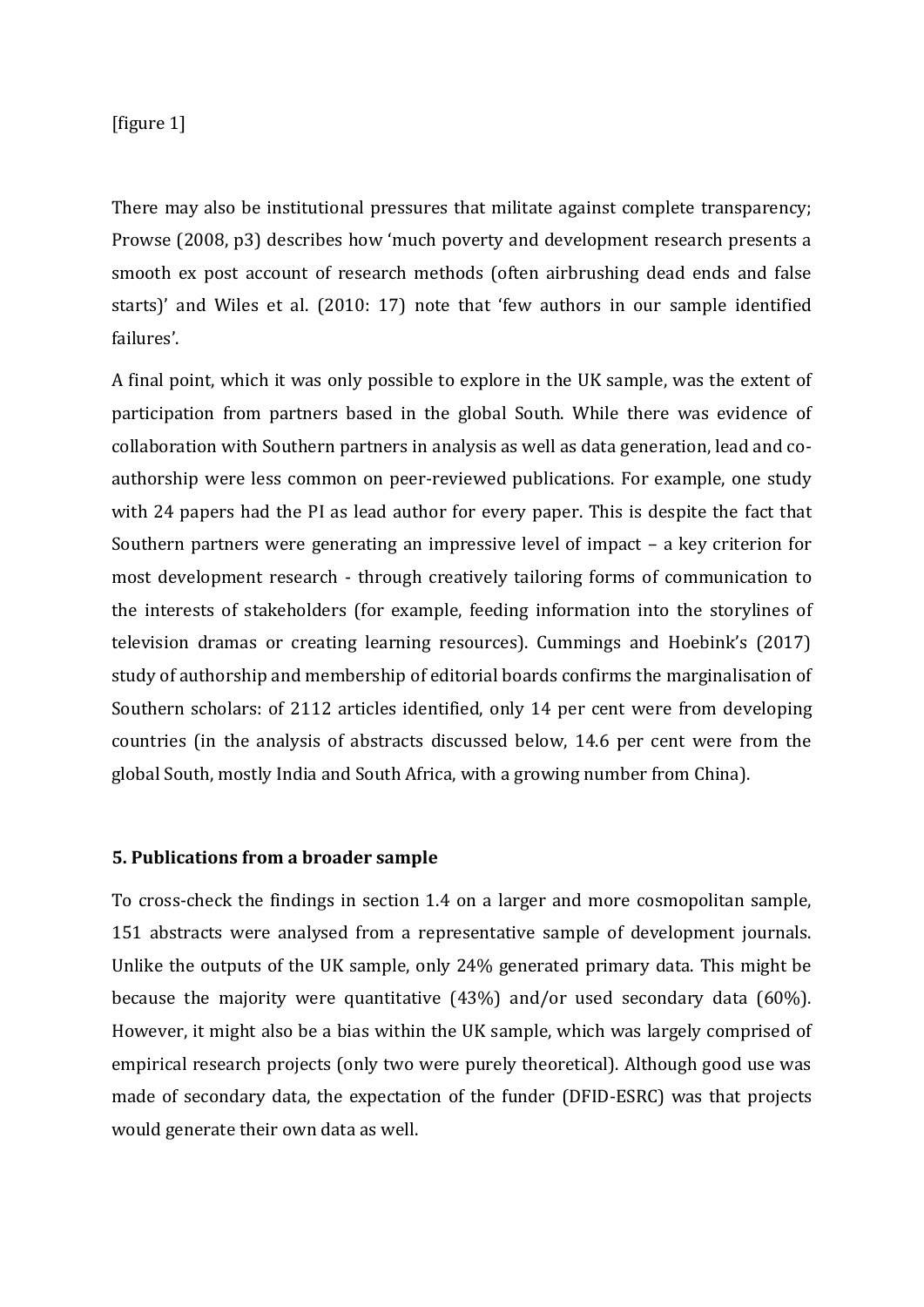In relation to the research designs, only 25% were qualitative and 5% mixed methods, which presents a very different picture to the preceding section<sup>18</sup>. This may represent the preferences of the three selected journals; for example, World Development is known to be highly quantitative. In support of this, 84% of the World Development papers used secondary data and only 14% were qualitative (compared to 38% for Development and Change). It may also be because in order to quickly reach a large audience (and meet funders' 'milestones'), the outputs from the UK sample were published across a range of journals. Some of these were international, some regional; some had high impact factors, some didn't have an impact factor at all. This heterogeneity may have meant the papers from the UK sample could use research approaches that might be seen as less prestigious. While not possible within the scope of this study, it would be interesting to see whether as DS journals have acquired impact factors and increasingly high rankings, they have become more cautious in their methodological preferences. This may represent a turn towards the quantitative within development research, as has been seen in the evaluation of development programmes (Eyben 2013; Bedecarrets et al. 2015; Gujit and Roche 2014).

Given the widespread use of secondary data, the main quantitative method was various forms of cross-sectional survey analysis. However, there were also 11 analyses of longitudinal/panel data, two social network analyses and one structural equation model. There were examples of newer forms of analysis used in impact evaluations such as Propensity Score Matching (3), Instrumental Variables (1), and Difference-in-Difference (1), mainly in World Development. The main qualitative method was documentary analysis (10, of which 2 used discourse analysis), a form of qualitative secondary analysis. However, at least 46% of the qualitative papers generated their own data using interviews (8), ethnography (3) and focus groups  $(2)^{19}$ .

Where abstracts specified a location, the majority (88%) worked in rural areas and 51% worked in a single country. 10% of papers drew on data from the global North, which is higher than the proportions for the projects sampled from the UK (1%) and Norway (6%). This may indicate a growing interest in this area within DS. The majority of papers (59%) used theory to some extent, which is a higher proportion than in the UK (25%) or the Norwegian (41%) samples and 37% of these were characterised as more theoretical than applied.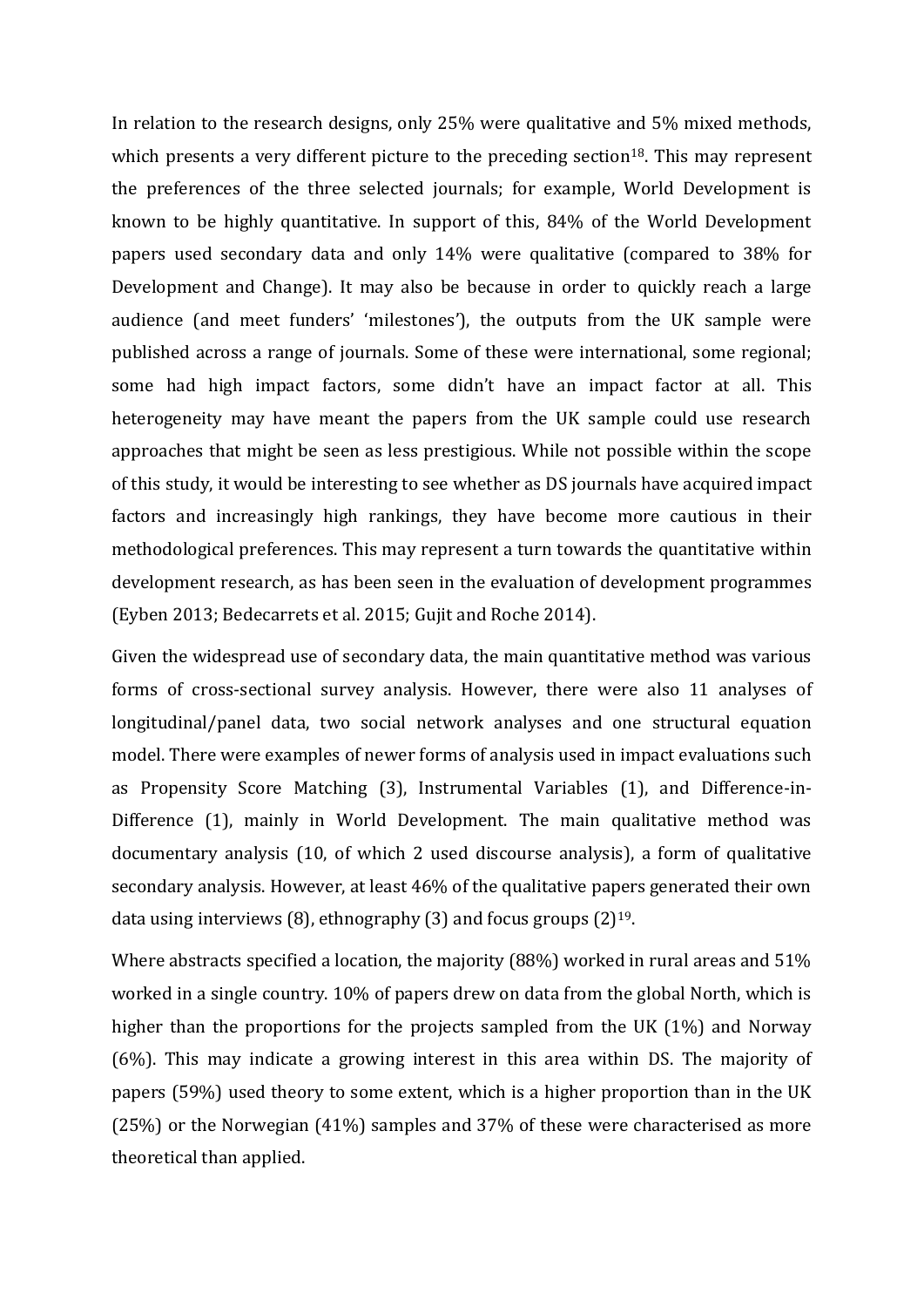While difficult to draw strong conclusions from this exercise, it seems as though quantitative studies predominate in high impact factor journals and the majority of these use secondary data. There is anecdotal evidence that mixed methods papers are hard to publish that seems to be confirmed by this data. The finding of low representation from the global South is also confirmed, with some indication that this might be journal specific: only 6% of Southern authors were published in Development and Change versus 18% in World Development and 19% in EJDR. While this may not be typical – I only have data from one year – another explanation might be that published Southern authors are more likely to have written quantitative papers (68%) than the qualitative and mixed methods papers that predominate in Development and Change. Hopefully the increasing support offered to Southern authors by journals keen to expand their markets will start to address these imbalances.

To provide a more detailed analysis of the issues emerging through this comparison, I now describe three research projects, drawn from the 122 DFID-ESRC projects described in table 1. These were led respectively by economists, anthropologists, psychologists, sociologists and language and communication specialists, highlighting the interdisciplinary nature of DS.

# **6. Conclusions**

In concluding I return to key elements of EADI's revised definition of DS<sup>20</sup> to see the extent to which these are evidenced by the methodological trends I have outlined above. The definition emphasises that DS *'*is a multi- and inter-disciplinary field of study rather than a single *discipline'* which seeks to understand the interplay of different types of change at 'local, national, regional and global levels', acknowledging the 'varied local responses to regional or global processes, and varied development strategies'. This prompts two questions of the datasets – do we see multidisciplinary collaborations in both funded research and training, and does research operate at multiple scales, with appropriate attention to the specificity of different contexts?

In answer to the first question, multidisciplinarity is evident within the datasets – in the Norwegian sample 36% of projects were multidisciplinary and nearly half of these drew on more than four different disciplines. Having said that, multidisciplinarity is still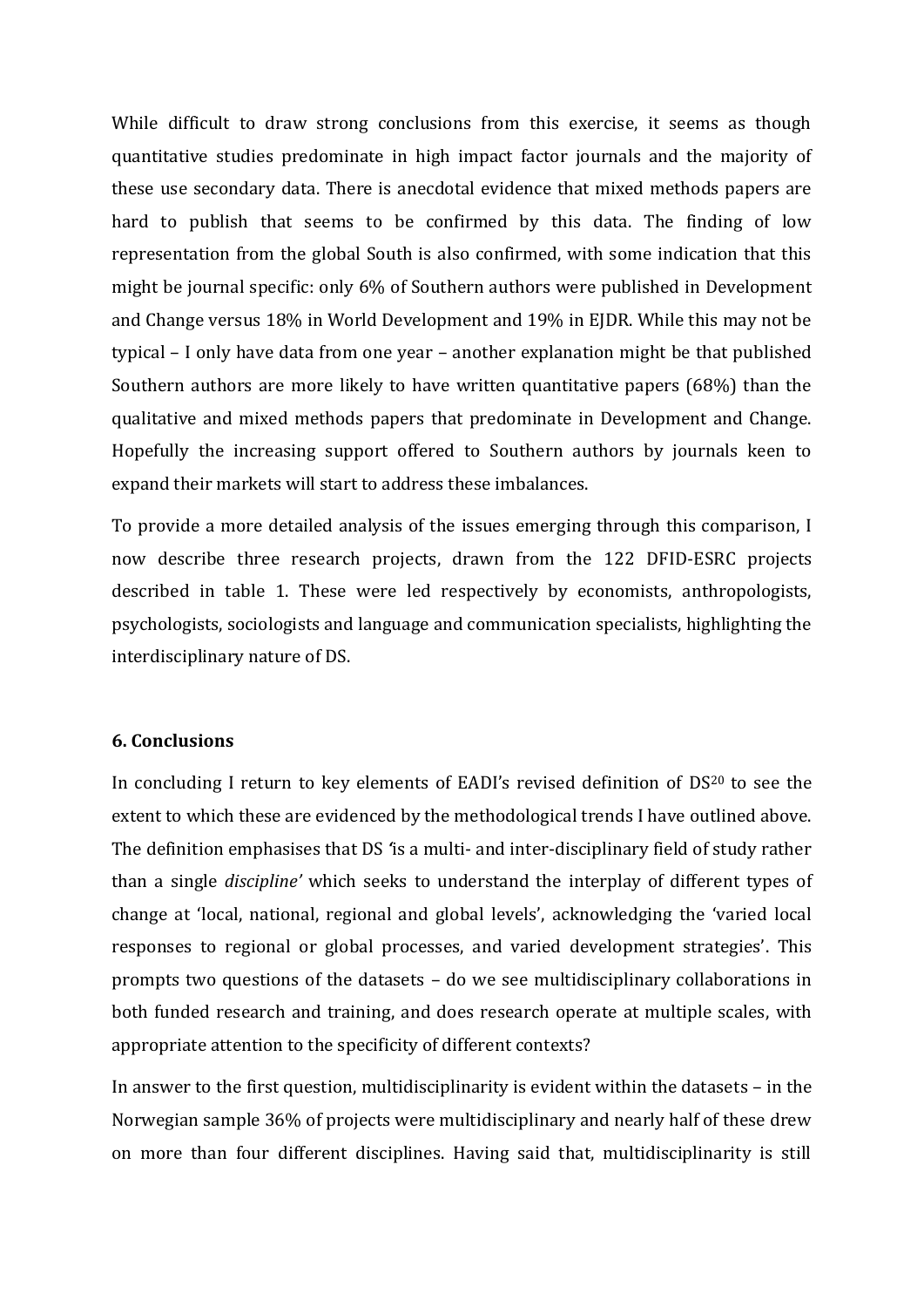largely confined to the social sciences, with limited engagement with the humanities (the literary scholars in Walker et al) or the natural sciences. This impedes its ability to 'take into account the specificity of different societies in terms of history, ecology, institutions, culture, knowledge, technology, etc.' It is, however, operating at multiple scales, often within the same programme or paper, and the increasing use of secondary data alongside primary facilitates this larger perspective.

A second element is its applied nature – do we see development research and training that 'is increasingly applied in focus and engaged with policy and practice'? Despite the academic focus of the funding schemes and papers reviewed, there is a strong commitment to applied work, accounting for 45% of the Norwegian sample and 41% of the papers reviewed. The engagement with policy and practice is illustrated by the impact strategies described in section 2.1.

Thirdly, do we see how "the range of concerns it addresses and the methods it uses evolves over time, as witnessed by … the emergence of novel concerns such as … poverty and social exclusion in industrialised countries'? While we see evolution in methodology, for example, an increasing emphasis on mixed methods, the interest in the global North has been slower to develop (only 1% of projects in the UK sample and 6% in the Norwegian one had sites in the global North). Nonetheless, 10% of papers from the three major journals drew on data from the global North, which suggests that this is growing in importance.

Fourthly, in terms of research collaboration, including the production of outputs, do we see 'genuine partnerships and cross-fertilisation between institutions and individuals … working in different parts of the world'? This is an area in which DS may have more work to do, as discussed in Gaventa and Oswald this volume. While all the research projects involved Southern collaborators, the extent to which this is reflected in authorship is limited, and appears to vary across types of output. Not all examples are as striking as the PI with first authorship on 24 papers; however, clearly more could be done to break down barriers to publication for Southern team members (Camfield 2014).

Fifthly, in looking at the projects and articles, do we see that 'in most cases, [these] are multi-disciplinary and use mixed methods', but that within this orientation 'positivist and quantitative approaches tend to be most influential'? This does seem to be the case,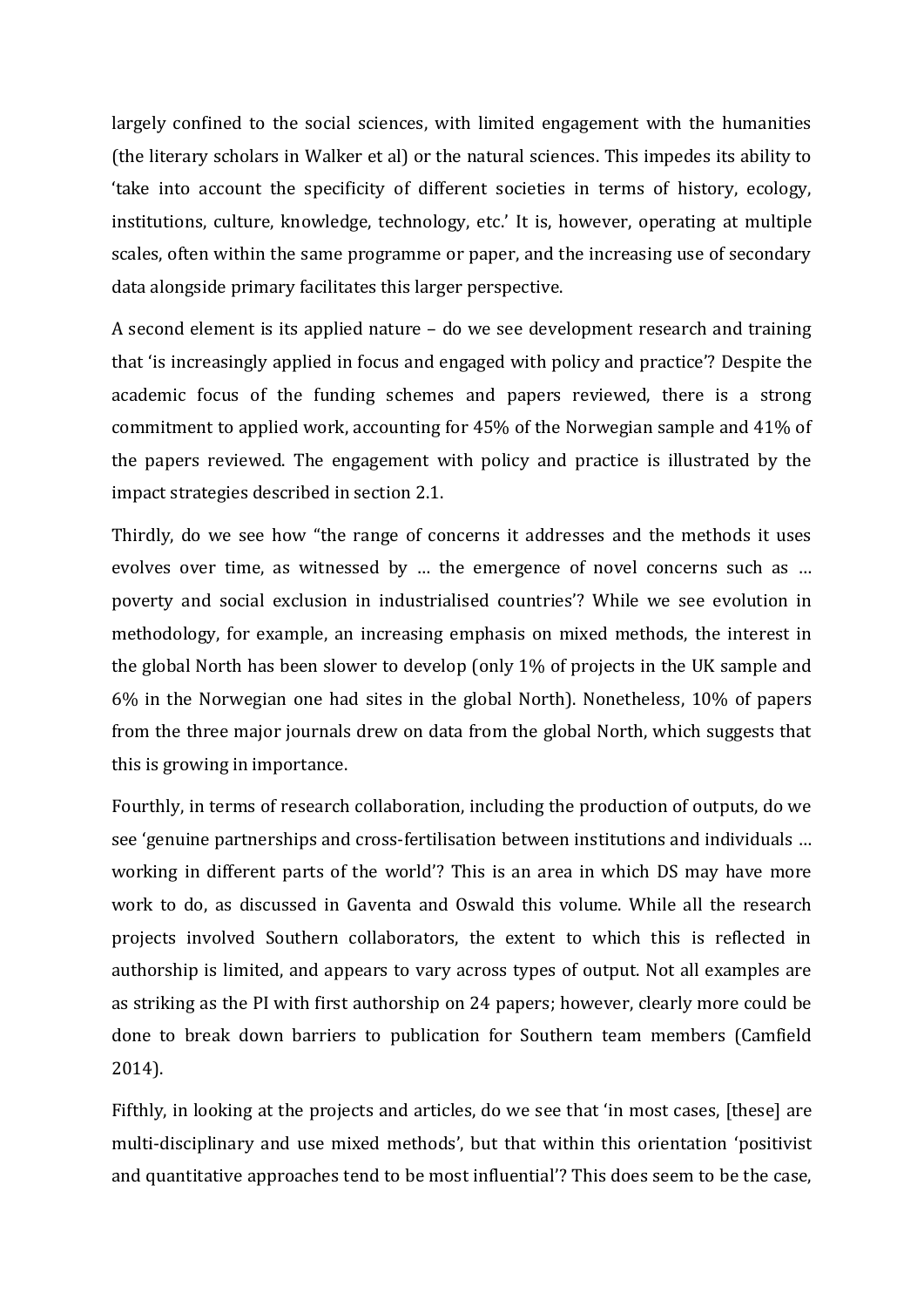with the proviso that multidisciplinarity is confined to the social sciences. However, we do not see the same bias towards the quantitative that we do in (certain) publications. While specialised research funding – the UK and Norwegian samples - may be more pluralist in its orientation, the influence of the quantitative is certainly evident within the sub-field of impact evaluation and the higher levels of policymaking (c.f. Attanasio et al. 2009)

Sixthly, to what extent does development writing 'enable students to reflect on their own experience and to learn from each other's diverse experiences and backgrounds' and 'operate intelligently and ethically in situations of incomplete or inaccurate information'? The analysis of research projects and outputs shows limited critical reflection and ethical sensitivity – fewer than one fifth of outputs mentioned limitations and only thirty percent provided information on ethics. This may be due to a reluctance to admit to limitations in the research in an increasingly competitive environment for both research funding and the attention of policy makers.

Finally, to what extent are development practitioners 'able to communicate the results of their research (and their methodology) to audiences ranging from academics and policy makers to local communities and civil society organisations [… and] engage these stakeholders in following up the research'? Section 2.1 in particular illustrates creative ways of ensuring impact, for example, feeding story lines to popular soap operas. It also provides evidence that these have been successful – the ban on the sale of customary land in Zambia and the addition of a principle around respect to the ILO Recommendation 202. This chapter has tried to convey some of the granular detail of development research across a range of settings. However, this final question reminds us that we should not lose sight of its ultimate goal – to foster 'inclusive and sustainable development […and] contribute to possible solutions to societal problems'.

### **References**

Attanasio, O. et al. (2009). Human development and poverty reduction in developing countries: Full Research Report. ESRC End of Award Report, RES-167-25-0124. Swindon: ESRC.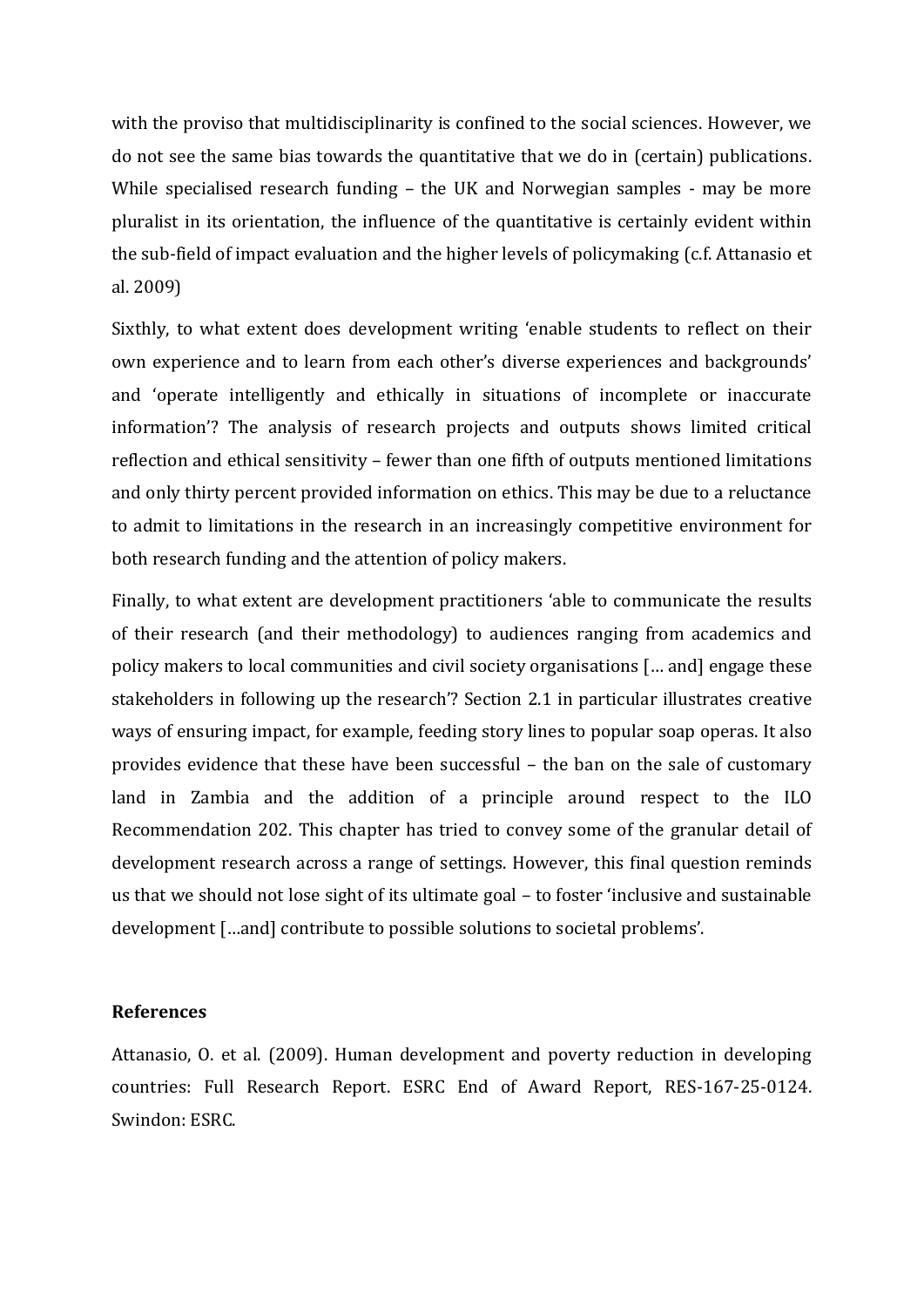Bédécarrats, F., Guérin, I., Roubaud, F. (2015). The gold standard for randomized evaluations: from discussion of method to political economy. Working Papers DT/2015/01, DIAL (Développement, Institutions et Mondialisation).

Camfield, L. (Ed.) (2014). *Research in International Development: a critical review*. UK: Palgrave Macmillan.

Camfield, L., Duvendack, M., Monteith, W. (2016). ESRC-DFID Joint Fund for Poverty Alleviation Research Evidence 'Synthesis Research Award (ESRA) for Research Methods', Report, International Development: University of East Anglia. http://www.esrc.ac.uk/files/research/international/research-methods-esra-report/. Accessed 27 November 2017.

Chambers, R. (1997). *Whose Reality Counts: Putting the First Last*. London: Intermediate Technology Publications.

Copestake, J. (2015). Whither DS? Reflections on its relationship with social policy. *Journal of International and Comparative Social Policy*, 31, 100-113 (2015). doi:https://doi.org/10.1080/21699763.2015.1047396.

Cummings, S. & Hoebink, P. (2017). Representation of academics from developing countries as authors and editorial board members in scientific journals: Does this matter to the field of DS? *The European Journal of Development Research*, 29(2), 369– 383 (2017). doi:https://doi.org/10.1057/s41287-016-0002-2.

Duvendack, M., & Palmer-Jones, R. (2013). Replication of quantitative work in DS: Experiences and suggestions. *Progress in Development Studies*, 13(4), 307–322 (2013). doi:https://doi.org/10.1177/1464993413490480.

Eyben, R. (2013). Uncovering the Politics of 'Evidence' and 'Results'. A Framing Paper for Development Practitioners. Sussex: IDS.

Ferguson, J. (2005). Anthropology and Its Evil Twin: ''Development'' in the Constitution of a Discipline. In M. Edelman & A. Haugerud (Eds.), *The anthropology of development and globalization: from classical political economy to contemporary neoliberalism* (pp. 140-154). UK: Blackwell Publishing.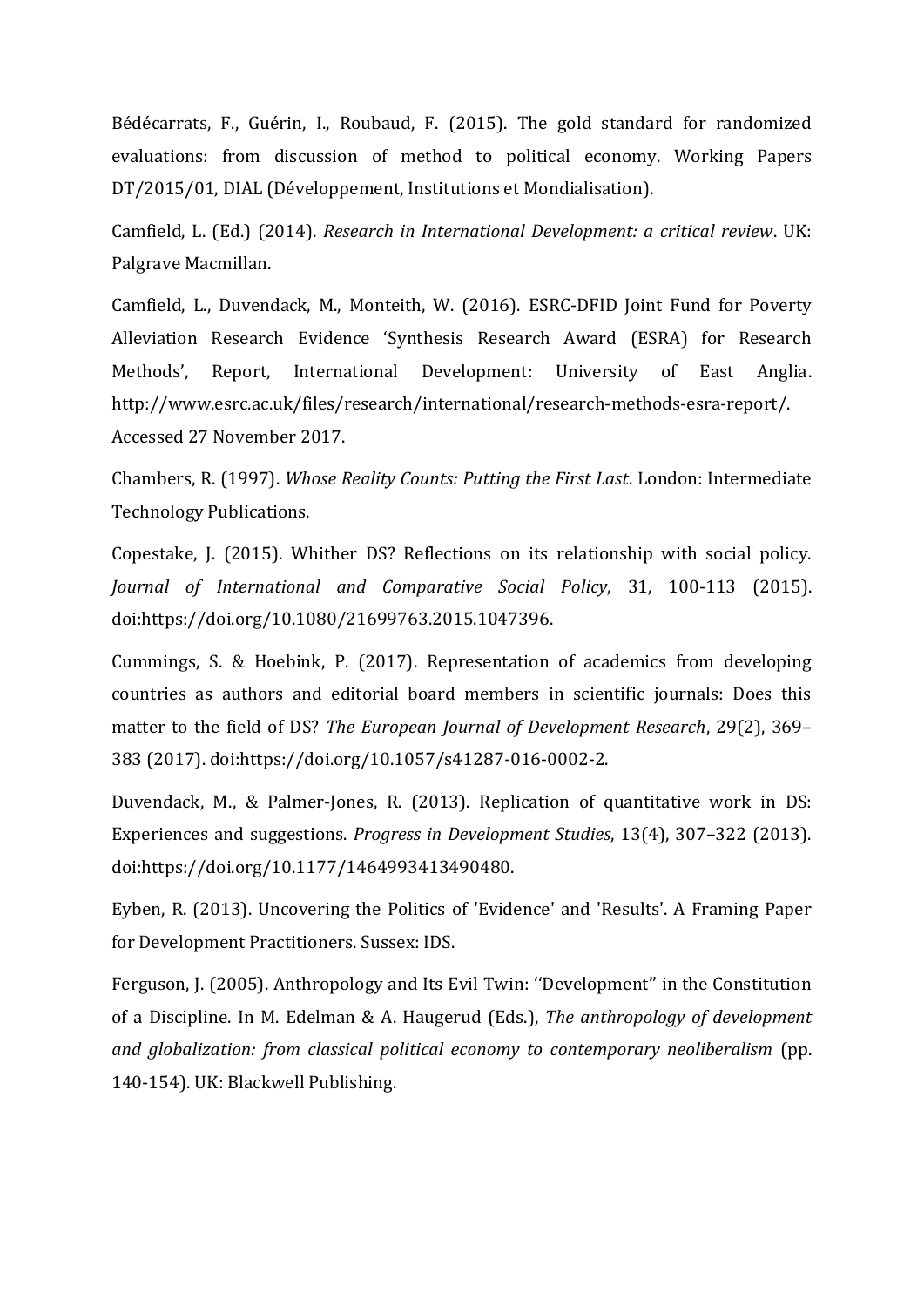Guijt, I., & Roche, C. (2014). Does Impact Evaluation in Development Matter? Well, It Depends What It's For. *The European Journal of Development Research*, 26(1), 46-54 (2014). doi:10.1057/ejdr.2013.40.

Holmes, R., & Barrientos, A. (2009). The Potential Role of Cash Transfers in Addressing Childhood Poverty and Vulnerability in West and Central Africa. Regional Thematic Report 3 from the Study on Social Protection in West and Central Africa, commissioned by UNICEF West and Central Africa Regional Office. London: Overseas Development Institute.

Irwin, S., & Winterton, M. (2011). Qualitative secondary analysis in practice: an extended guide (with reference to concepts, contexts and knowledge claims) Timescapes Working paper. http://www.timescapes.leeds.ac.uk/resources-for-qlresearch/publications.php. Accessed 16 November 2017.

Lewis, D. (2009). International development and the 'perpetual present': Anthropological approaches to the re-historicization of policy. *European Journal of Development Research* 21, 32–46 (2009). doi:https://doi.org/10.1057/ejdr.2008.7.

Marcus, A., & Asmorowati, S. (2006). Urban Poverty and the Rural Development Bias. *Journal of Developing Societies*, 22(2), 145–168 (2006). doi:https://doi.org/10.1177/0169796X06065800.

Mosse, D. (2005). *Cultivating Development: An Ethnography of Aid Policy and Practice*. London: Pluto Press.

Prowse, M. (2008). Locating and extending livelihoods research. BWPI Working Paper 37.

Roelen, K., & Camfield, L. (2015). *Mixed methods research in poverty and vulnerability: sharing ideas and learning lessons*. UK: Palgrave Macmillan.

Sumner, A., & Tribe, M. (2008). *International Development Studies: Theories and Methods in Research and Practice*. London: Sage.

Sumner, A., & Tribe, M. (2004). The nature of epistemology and DS: what do we mean by 'rigour'? Unpublished paper, presented ESRC DSA Postgraduate Training Workshop, Abbey Centre, London, 14th December 2004.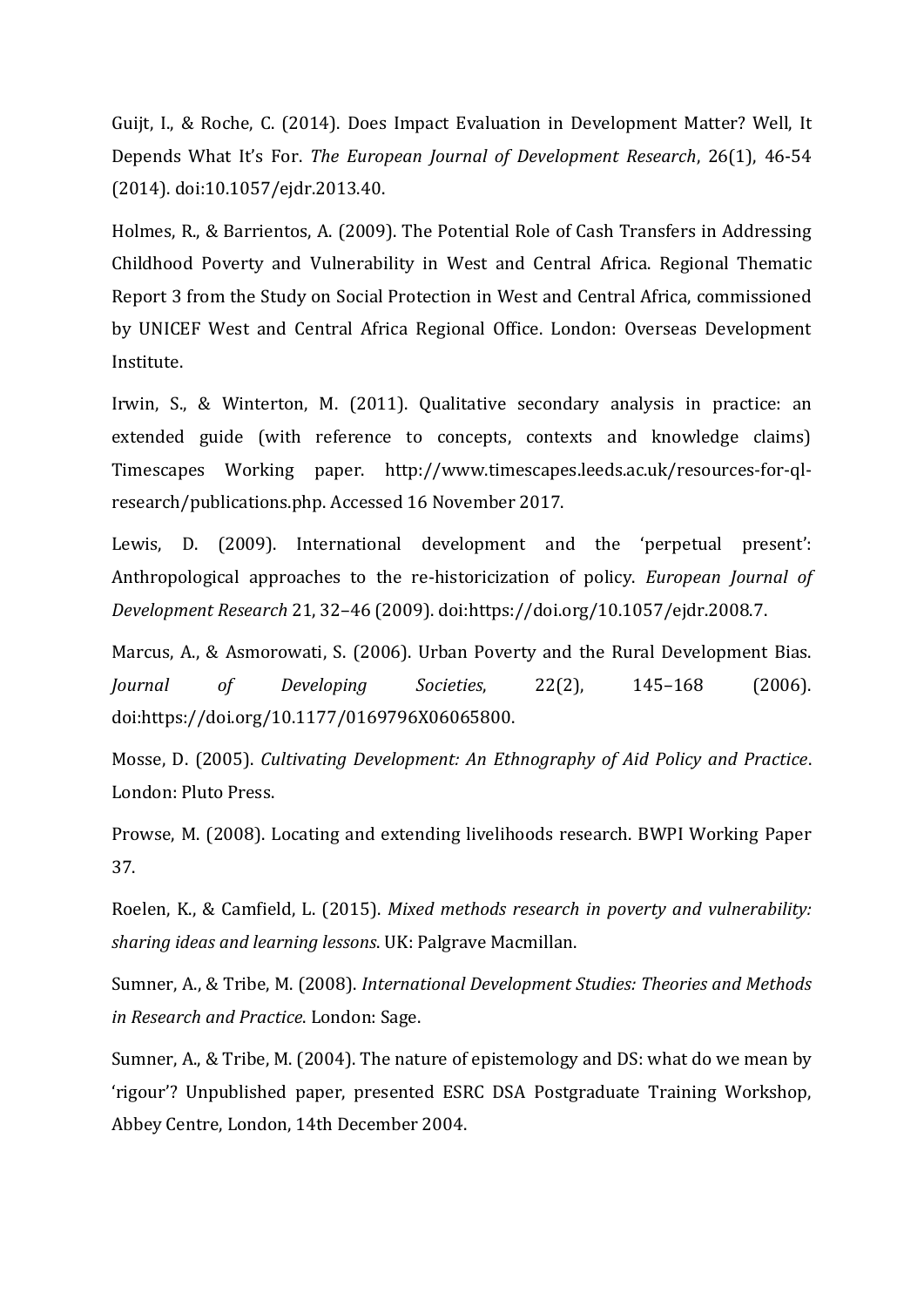Wiles, R., Pain, H., Crow, G. (2010). Innovation in qualitative research methods: a narrative review. Swindon, Borough of, GB, Economic and Social Research Council. NCRM Working Paper Series, 03/10.

Woods, M. (2009). Rural geography: blurring boundaries and making connections. *Progress in Human Geography*, 33(6), 849 – 858 (2009). doi: 10.1177/0309132508105001.

6 https://www.forskningsradet.no/en/Funding/NORGLOBAL/1253978603583, accessed 16/11/17.

7 My thanks to one of the reviewers for this point.

<u>.</u>

 $8$  The criterion for 'partially applied' was whether the summary made any reference to debates in the literature.

<sup>9</sup> Unfortunately it wasn't possible to also look at outputs from the Norwegian sample due to the structure of the database and the fact that many were funded quite recently.

 $10$  It was not possible to identify the type of research design for 28 of the 110 Norwegian projects.

<sup>11</sup> For example, Rea-Dickens's study of student performance in national examinations archived data from classroom observations, ethnography, surveys, and tests/examination results.

12 Unfortunately the final reports for the Norwegian sample are not publically available.

<sup>13</sup> The review took a random sample of 20% or no fewer than three empirical outputs for all projects that had empirical outputs. Six projects were excluded as they either had no outputs or only briefing or conference papers which were not comparable to the other outputs reviewed.

14 A body established to accredit DS masters courses worldwide.

<sup>15</sup> Theory was defined in the context of the review as an idea or set of ideas that is intended to explain facts or events, such as the theory of relativity or an economic model. Theoretical frameworks such as the capability approach were included within this category.

<sup>1</sup>http://www.hefce.ac.uk/media/HEFCE,2014/Content/Pubs/Independentresearch/2017/REF,201701/ REF2017\_01.pdf, downloaded 16/11/17

<sup>&</sup>lt;sup>2</sup> Location of first degree was used as an imperfect proxy for country of origin.

<sup>3</sup> Their respective impact factors are 2.848 for World Development, one of the top journals in DS, 1.353 for Development and Change and 1.11 for the European Journal of Development Research. The impact factors show that work published within these journals is highly cited, indicating their influence on this field. See also Tezanos et al, this volume.

<sup>4</sup> Unfortunately I only have information on the proposals that were funded.

<sup>5</sup> AIDEFFECT: Effect of Aid, MALAWI: Democracy and Governance in Malawi, Gender-eq: Women's Rights and Gender Equality, TaxCapDev: Tax Havens, Capital Flows and Developing Countries, CGIAR-stip: CGIAR Fellowship Programme, GLOBMEK: Globalisation of the Environment, Energy and Climate Research, HUMPOL: Research on Humanitarian Policy, ECONPOP: Research on Economic Growth Poverty Reduction, Reproductive Health and Population Dynamics, POVPEACE: Poverty and Peace Research, W-Balkan: Wester Balkan Countries Development Studies.